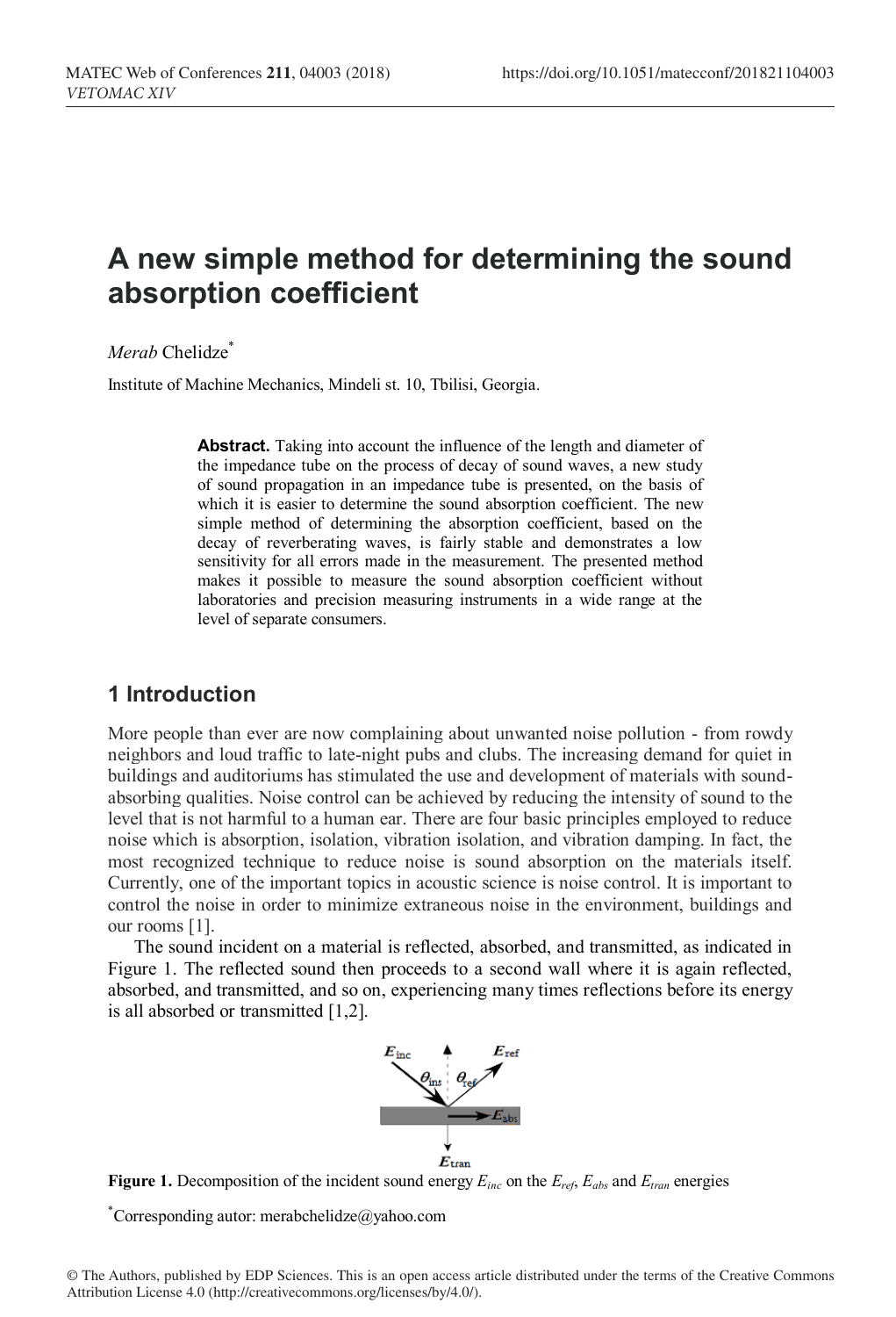The absorption coefficient  $\alpha$  is defined as the ratio of absorbed energy to incident energy

$$
\alpha = \frac{E_{abs}}{E_{ins}}\tag{1}
$$

Sometimes  $\alpha$  is defined as the ratio of all energy not reflected to incident energy, i.e.  $\alpha=1-$  E<sub>ref</sub>/E<sub>ins</sub>=(E<sub>abs</sub>+E<sub>tran</sub>)/E<sub>ins</sub>. By conservation of energy  $E_{ins}=E_{ref}+E_{abs}+E_{tran}$ . The materials absorption coefficient is limited between 0 (not absorbent at all, i.e. reflective) and 1 (totally absorbent) [2,3].

It should be noted that in existing methods, the sound absorption coefficient is not directly determined by formula (1). There are various methods for obtaining the absorption coefficient, in which the results obtained differ significantly from one another [3,4].

Besides of the vacuum, sound is propagated in any materials. Sound is appeared by any disturbance of the air pressure *p*; density ρ; environment particles speed *v* and temperature *T*. The functional connection between air pressure and density is expressed by adiabatic equation  $p=f(\rho)$ . The differentiation of which gives the sound composition equation [5,6].

$$
\frac{\partial \rho}{\partial t} = \frac{1}{c^2} \frac{\partial p}{\partial t},\tag{2}
$$

where  $c -$  is the speed of sound propagation and t is the time.

Taking into account the Euler equations and the continuity of the flow, we obtain a onedimensional wave equation [5].

$$
\frac{\partial^2 p}{\partial x^2} = \frac{1}{c^2} \frac{\partial^2 p}{\partial t^2},\tag{3}
$$

where  $x -$  coordinate on direction of the sound propagation

The solution of equation (3), for harmonic waves, takes the following view

$$
p = A\cos(\omega t - kx) + B\cos(\omega t + kx),\tag{4}
$$

where *A* and *B* - constants,  $k=c/\omega$  - wave number,  $\omega=2\pi f$  – circular frequency, f - number of wave oscillation per (on one) second.

In accordance with Eq. (4) the incident and reflected waves are summed i.e. depending on their phase they are increased and decreased.

Due to several reasons of complexity and capriciosity of existing measurement methods, one can find absorption coefficient values greater than one. Quite often engineers tend to round down to 1 any absorption coefficient result higher than 1 in order to represent a physical reality. However, values lower but close to unity remain untouched [3]. To the present day, the reverberation room (or random incidence) method is the most commonly used method for determining the absorption coefficient of a material.

The impedance tube is shown in Figure 2. For establishing plane waves the standards recommend a tube length of at least three diameters, but sometimes a length of at least 10 - 15 diameters is preferred. Plane waves in such tubes oscillate in the longitudinal direction along the length of the tube and cause oscillations of standing waves which can be fixed by a microphone in the form of oscillograms of the decay amplitudes.



**Figure 2**. Impedance Tube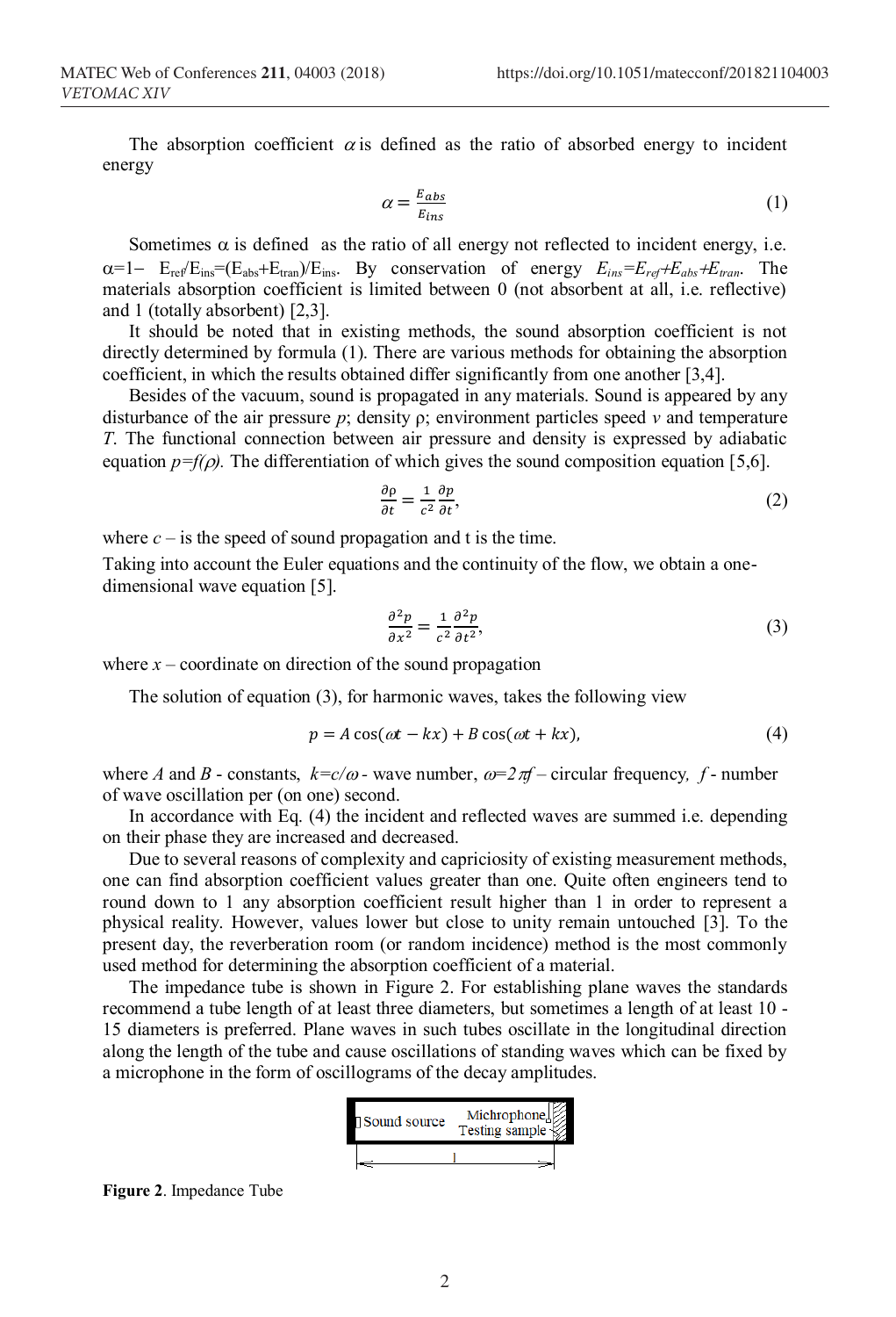#### **2. Research experiments**

Performed theoretical and experimental studies, with the help of modern digital technologies, have shown that the propagation of the waves of white noise in a closed tube creates and establishes a complex unstable reverberating oscillations (Figure 3a). It should be noted that longitudinal reverberating sound oscillations with the frequency of  $f_l$ =300 Hz are clearly visible along the tube between the lids (stop-ends), whose frequency is equal to the ratio of the speed of sound *c* to the double length of the tube 2l, i.e.  $f_l = c / 2l$  [7]. If the sound source is coherent, for example at a frequency of 2000 Hz, coherent waves with a frequency of 2000 Hz are also installed in the tube, but in this case, little noticeable longitudinal oscillations with frequency  $f_l$  = 300 Hz are detected simultaneously (Figure 3b).



a)  $f_1 = 300$  Hz;  $\tau = 0.0033$  sec. b)  $f=2000$  Hz;  $\tau_f = 0.0005$  sec.  $\tau = 0.0036$  sec. **Figure 3** Reverberating white a) and coherent b) sound waves in the impedance tube

In the tube, from the moment the sound source is turned off, a transient process of decay of the reverberating amplitudes occurs until the sound waves completely disappear (Figure 4). The frequency of the decay of longitudinal waves with white noise is  $f_1=300$  Hz, and for a coherent noise source it is f<sub>1</sub>=275 Hz ( $\tau$ =0.0036) sec, and both are related to the length of the impedance tube.



a)  $f_1=300$  Hz,  $\tau=0.0033$  sec. b) $f_1=275$  Hz;  $\tau_f=0.0005$  sec. f=2000Hz **Figure 4**. Decay processes of white a) and coherent b) reverberating sound waves.

According to Figure 4b, the period  $\tau$  and the frequency  $f$  of the decay reverberant sound amplitudes can be calculated as follows. The period of coherent sound waves  $\tau_f$  is equal to subtracting time mark numbers divided by the number of amplitudes of this interval  $\tau = (3.689-3.684)/10=0.0005$  sec. Thus, in accordance with the period  $\tau_{\rm f}$ , the frequency of the noise source is  $f=1/\tau_f=1/0.0005=2000$  Hz. Consequently, the period and frequency of longitudinal oscillations will be  $\tau = n\tau_f = 8*0.0005 = 0.004$  sec and  $f = 1/\tau = 250$  Hz. Where *n* is the number of amplitudes in the period  $\tau$ . The curve "ab" in Figure 4a shows the average rate of the decay process of amplitudes of reverberating longitudinal waves.

Figure 5 shows the decay processes of coherent sound sources corresponding to frequencies 100, 200, 500 and 1000 Hz in an impedance tube with a length *l*=0.66 m.

As can be seen from the oscillogram in all four cases, the amplitude decay processes occur in one and the same frequency of longitudinal oscillations  $f_1=275\div 280$  Hz. The decay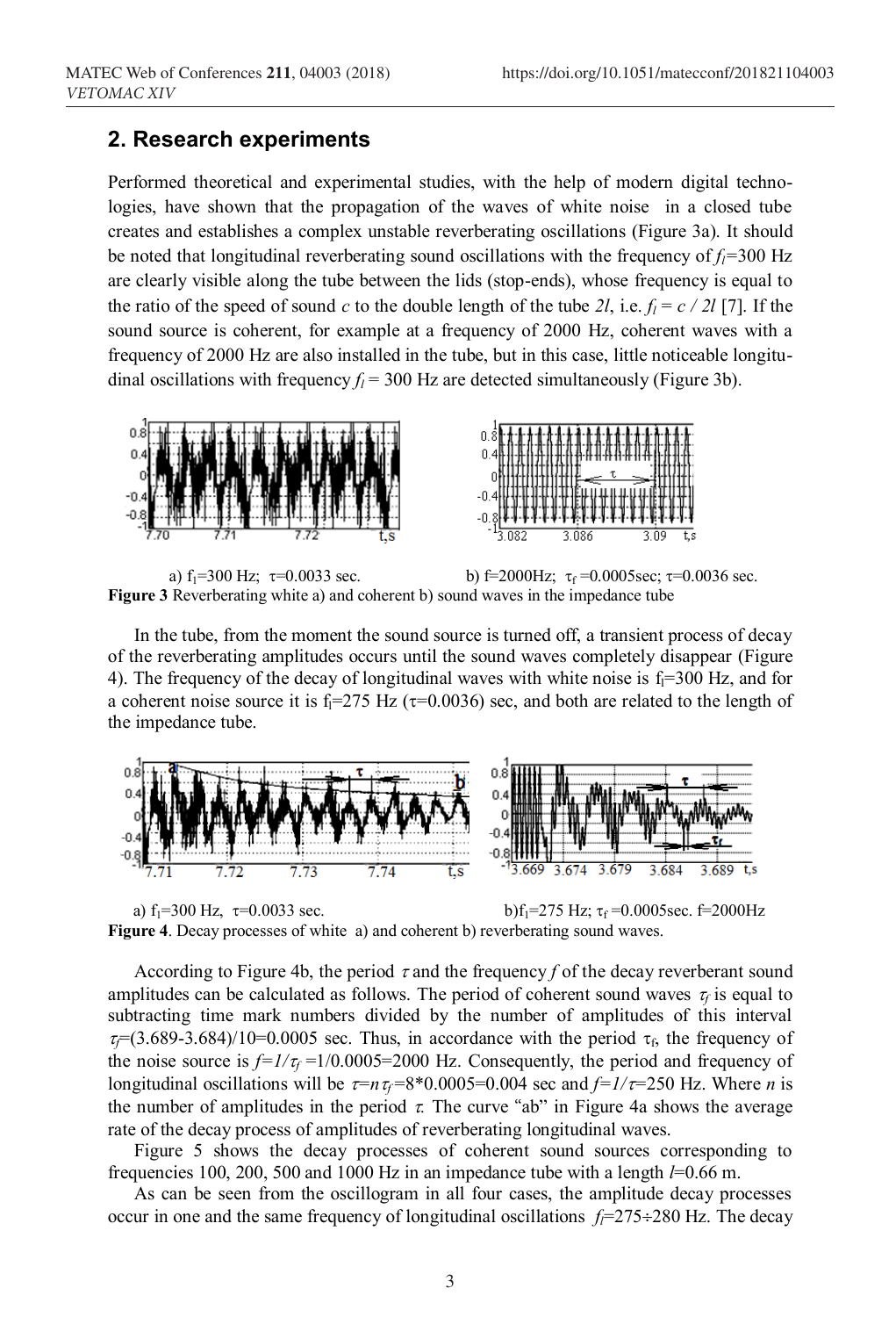frequencies of these oscillograms are far from the original frequencies of the sound source, except for the oscillogram shown in Figure 4b, where the attenuation frequency  $f=275$  Hz is close to the initial frequency of the sound source *f*=200 Hz. Proceeding from the obtained oscillograms of the decay of sound waves, it can be said that by changing the length and diameter of the impedance tube, a condition can be reached in which the frequencies of the established and decay regimes are equal, which makes it possible to considerably simplify the determination of the sound absorption coefficient.



**Figure 5.** Sound decay processes of coherent noise frequencies of 100, 200, 500 and 1000 Hz.

Figure 6 shows the decay processes of reverberant sound amplitudes at attenuation frequencies equal to the frequencies of the sound sources. To achieve this, the length of the tube should be 1/4 of the length of the sound waves. In addition, to ensure plane waves, the diameter of the tube should be less than 1/3 of the length of the tube. It should be noted that the oscillograms of 5000 and 10,000 Hz are distorted, especially the 10,000 Hz oscillograms since they are obtained by the tube length of  $l = 0.025$  m. On this basis, in the longitudinal frequency period  $\tau = 0.003$  *s* (3300 Hz), 3 amplitudes of the noise source of 10,000 Hz are observed. For a smaller tube length  $(20\div 8 \text{ mm})$  and diameter (about of 5 mm), a microphone used in laptops and smartphones was needed.



**Figure 6.** Achievement of equality of coherent sound sources and decay frequencies by means of regulation of the tube length.

**Figure 7.** Mirror images of forming and decay of reverberating coherent sound amplitudes in a closed space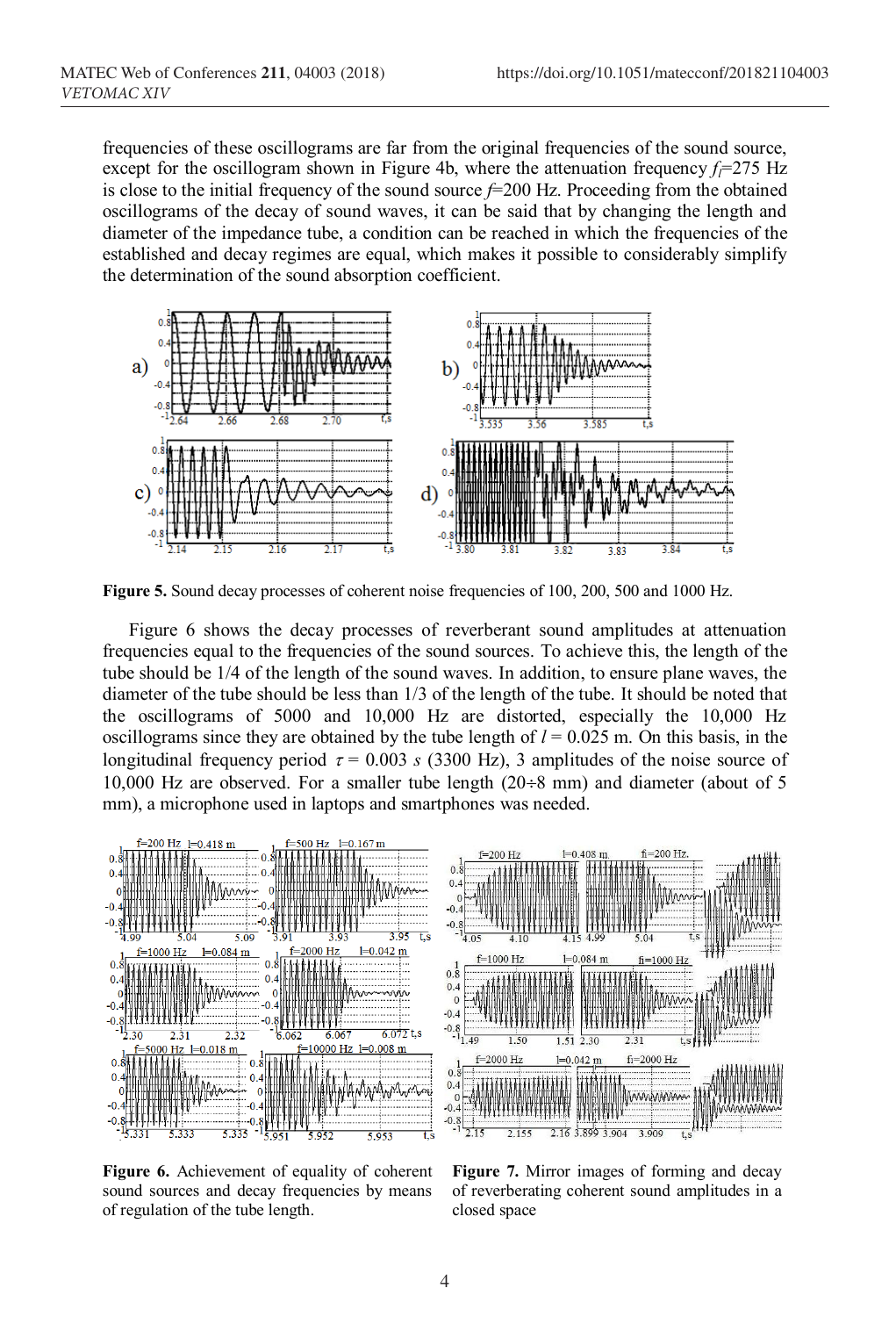With a low-power sound source during the study, it was also found that in closed chambers (in the tube), the growth and decay of the sound amplitudes occurs at the same rate and they have the form of mirror images (Figure 7).

Especially it should be noted that the process of destruction of the reverberating sound amplitudes obtained by the method described above is very stable. In addition, the accuracy of the measurement is practically independent of the measurement conditions, types of measuring instruments and their accuracy.

According to the oscillograms of the decay of reverberating sound waves, the sound absorption coefficient can be calculated from the following simple formula (5), analogously as occurs with calculating the damping coefficient in the theory of oscillations [7,8],

$$
\alpha_k = \frac{A_a - A_b}{m A_a} \tag{5}
$$

where  $A_a$ - and  $A_b$ - are the maximum and minimum amplitudes of the ab-interval, m- is the number of amplitudes of the interval "ab" (Figure 4a). The nonlinear curve "ab" by formula (5) is assumed to be linear.

In the theory of oscillations, when the average value is determined approximately, the absorption coefficient for the entire nonlinear interval is calculated taking into account in formula (5) the coefficient 2 [9].

$$
\alpha_k = \frac{2}{m} \frac{A_a - A_b}{A_a} \tag{6}
$$

Based on numerous experimental studies, a new method for measuring the sound absorption coefficient showed a greater sensitivity to the measurement of the acoustic properties of materials. Figure 8 shows some oscillograms of the decay of the sound amplitudes, the absorption coefficients of which were calculated from formula (5). In addition, the method for determining the sound absorption coefficient, based on the decay of the sound amplitudes, proved to be very stable when the measurement requirements were violated. For example, Figure 9 shows the entering and decay waveforms that were obtained for a wet porcelain plate when, in one case, the tube cover was tightly closed  $\alpha_{\kappa}$ =0.125 and in another case, the cover on the side of the noise source was practically open  $\alpha_{\kappa}$ =0.128. Since the absorption coefficient is determined by the ratio of the subtraction of the maximum and minimum amplitudes to the maximum amplitude of the given interval, the errors appearing due to inaccuracies of the measuring devices, instability of measurement conditions and the environment are not large, unlike in the existing methods in which they greatly affect the obtained results.





**Figure 8.** Oscillograms of attenuation amplitudes at 500 Hz with samples of a) water, b) tiles, c) plywood and d) cotton.

**Figure 9**. Oscillograms a) a tightly closed lid, b) an incomplete lid on the side of the noise source.